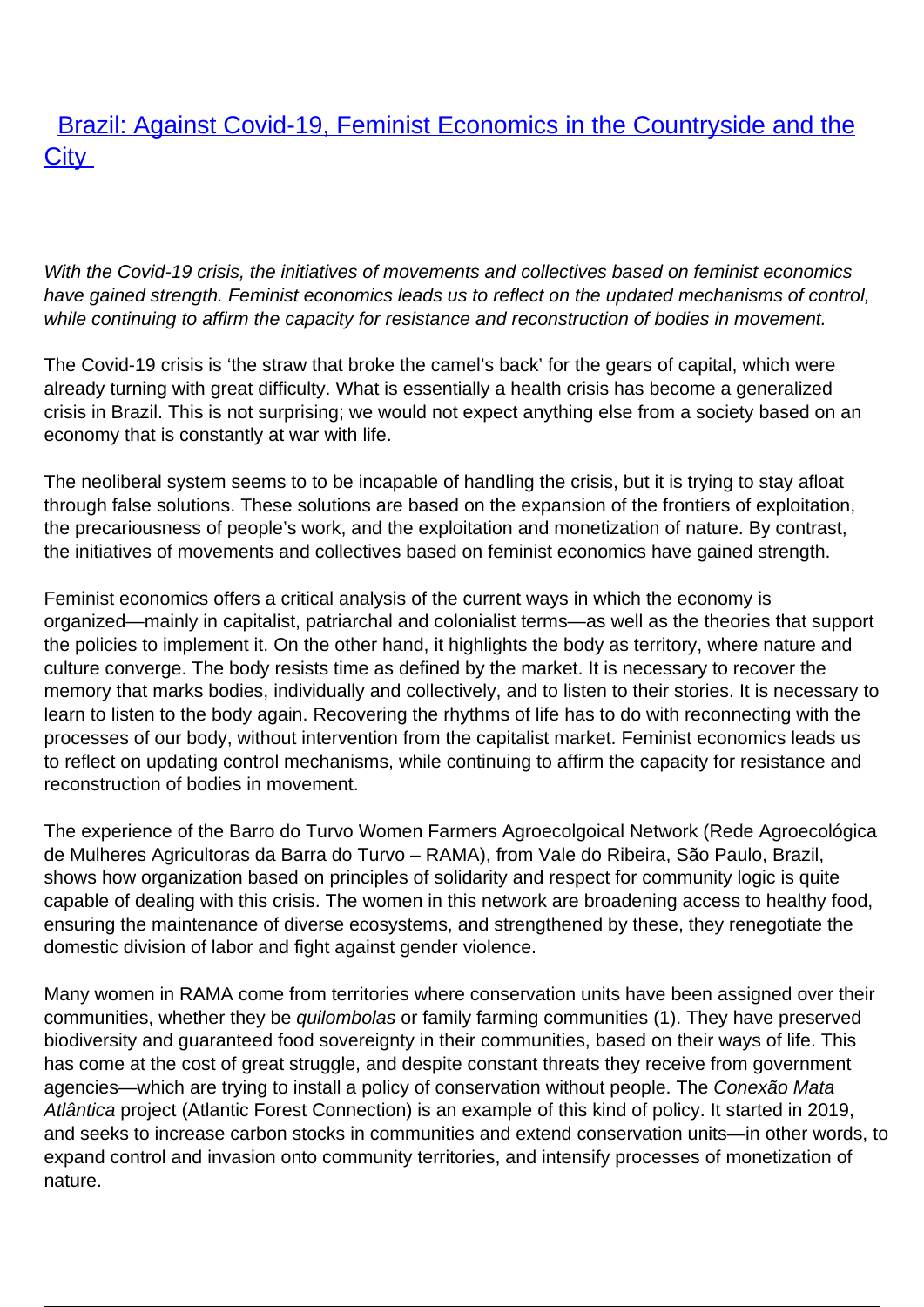In the video, ["The Feminist Economy: Learning with Women Farmers](https://wrm.us9.list-manage.com/track/click?u=f91b651f7fecdf835b57dc11d&id=23ef871611&e=08ad7e6520)" (available in four languages), we interviewed Nilce de Pontes, farmer and leader of the National Joint Committee of Quilombola Rural Black Communities (Coordenação Nacional de Articulação das Comunidades Negras Rurais Quilombolas, CONAQ) (2). She correlates traditional ways of life with food sovereignty, a key pillar in an economy organized to support life. "As a *quilombola* person, I believe that food security and food sovereignty largely come from our way of life, from how we relate to the earth—and from how we envision territorial security and food health as the same project. For us—as quilombola women and as black women—this is a complex relationship. It is based on our experience, on how we interact, and on how we produce healthy and sufficient food that ensures food sovereignty."

Valuing subsistence agriculture—performed by women in agroecological gardens that value diversity—is more important than ever. As the price of natural foods on the market increases, these women continue to guarantee sustenance for their families and communities through healthy foods; and they do so autonomously (3). In addition to guaranteeing food for their communities, the women's work also supplies food for multiple families in the metropolitan area of São Paulo, via groups that promote responsible consumption.

This rural-urban alliance allows people in cities to deal with the pandemic in a different way. Consumers in the groups have access to a wide variety of agroecological foods for the same price that they paid before the health crisis. The collective commitment to maintaining a fair price enables workers to take care of their health and immune systems, through consumption of more natural agroecological foods. The movements and collectives have also acquired agroecological products from the women to donate to the people who are currently most vulnerable. These solidarity-based initiatives are especially important, as they deliver quality food to those who never would be able to access them on the capitalist market. Today, most people in cities use the little money they have to buy basic food basket products, which do not include natural foods, and are made up of nutritionally poor, industrial agricultural products. The increase in food prices in Brazil means that many families are not even able to buy conventionally-produced natural products, which contain pesticides.

For some time now, these initiatives have been bearing fruit in terms of greater autonomy and wellbeing. The Covid-19 pandemic was like a test for the women to prove their strength and ability to withstand such a deep crisis. It is no coincidence that this period—in which the capitalist economy is going through a major crisis—is turning out to be a time of consolidation and even expansion of the economy oriented toward sustainability of human life (4).

In her article, "Life in war: Coronavirus and the ecological and social crisis," (5) feminist Yayo Herrero points to the need to see this crisis as an opportunity to imagine the future: "We need to build horizons of desire that are coherent with the material conditions that enable them. If we do not do it well, firmly planted in equality and rights, others will do it—riding on the horse of exploitation, inequality, racism and the misogynist retreat."

Avoiding the pitfalls of the market and false solutions, these women are showing us a possible horizon—in terms of the organization of collective life. It is possible, as it truly seems capable of facing the greatest challenges that lie ahead: overcoming inequality, oppression and the ecological crisis.

Sempreviva Organização Feminista - SOF, Brazil (Siempreviva Feminist Organization) [https://www.sof.org.br/](https://wrm.us9.list-manage.com/track/click?u=f91b651f7fecdf835b57dc11d&id=f069be2bdd&e=08ad7e6520)

(1) Quilombola communities are those made up of descendents of enslaved black peoples who,